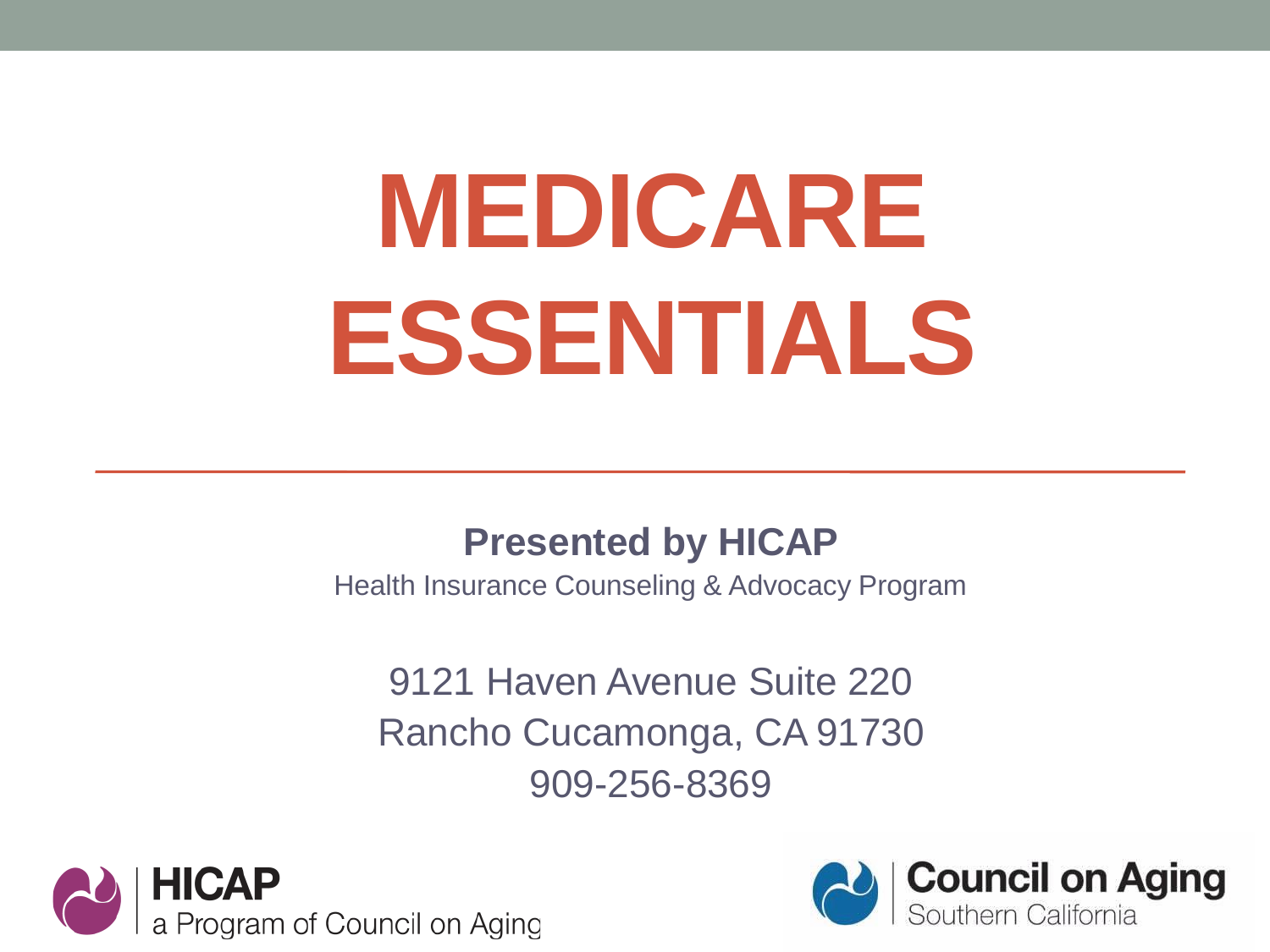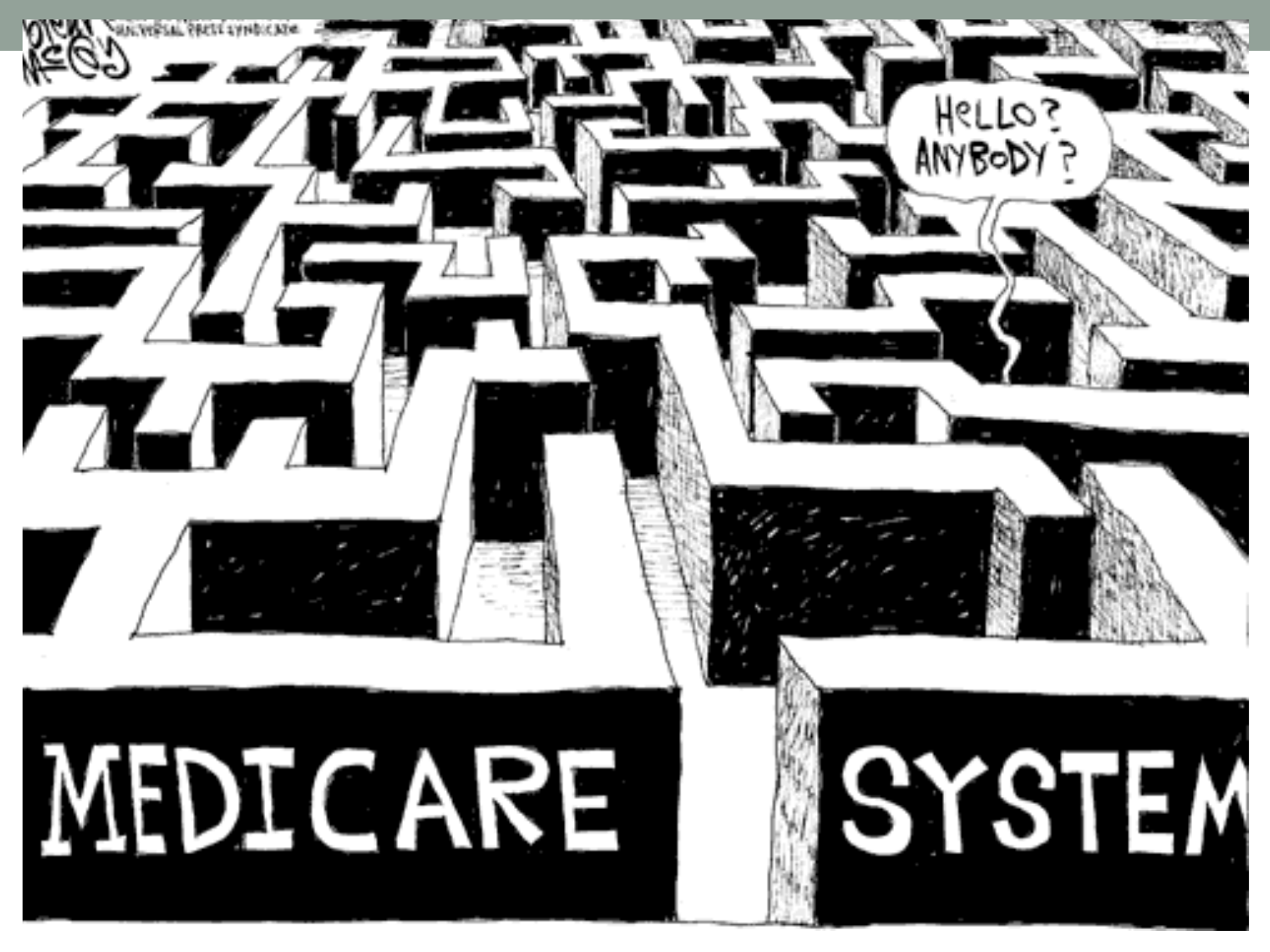# **What is Medicare?**

#### Government Health Insurance:

- Age 65 or older
- Under 65 receiving SSDI for 2 years
- End-Stage Renal Disease
- Lou Gehrig's Disease (ALS)
- Must be U.S.Citizen or Resident Visa for 5 consecutive years
- Enrollment:
	- Social Security (SSA)
	- Railroad Retirement Board (RRB)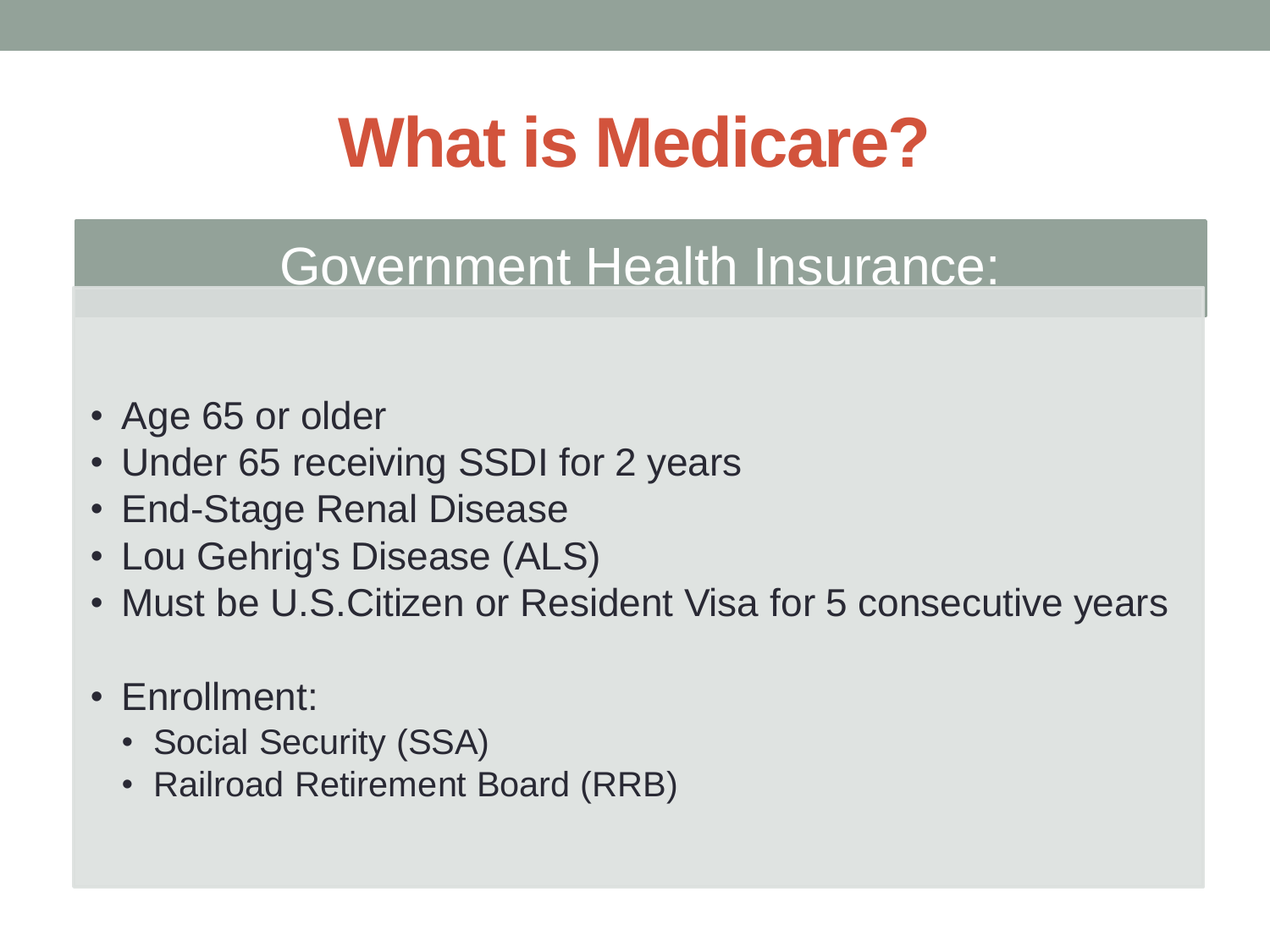# **What is Medi-cal (Medicaid)?**

#### State Health Insurance:

- Low-Income
- Low-Assets
- Must be U.S.Citizen or Resident Visa for 5 consecutive years
- Enrollment:
- DPSS (TAD Transitional Assistance Department).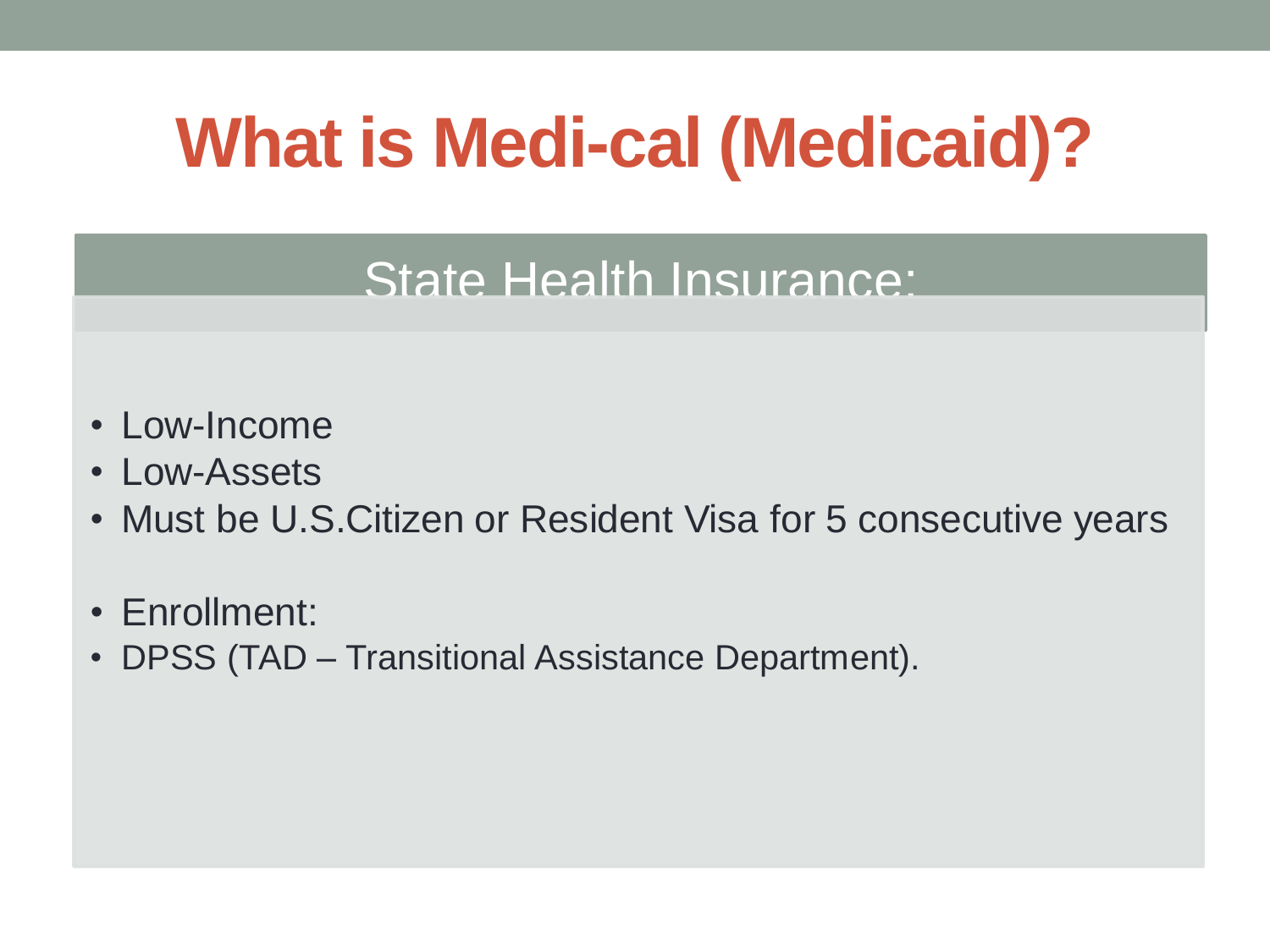### **The Four Parts of Medicare**

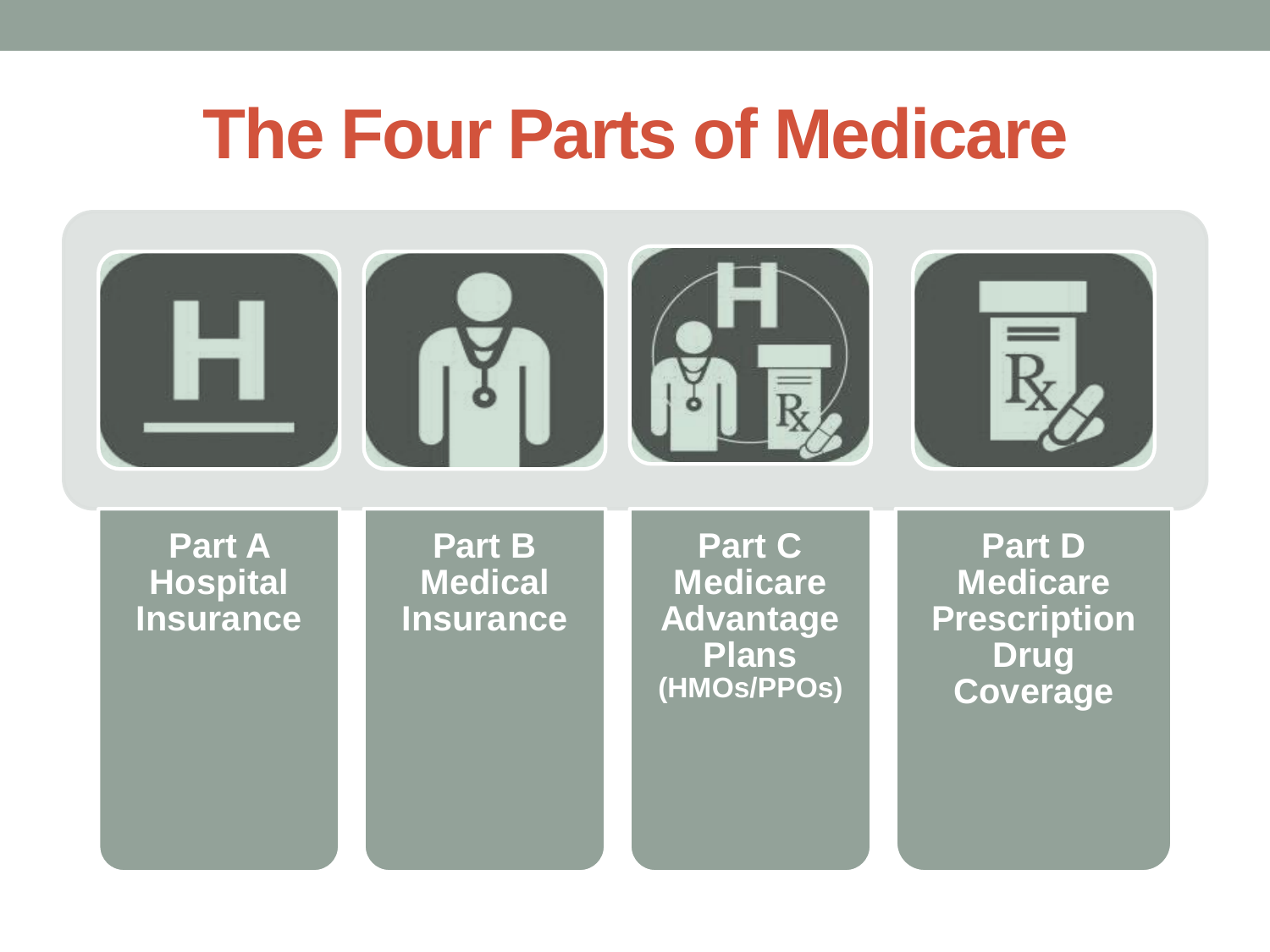#### **Your Medicare Coverage Choices at a Glance**

There are two main ways to get your Medicare coverage: Original Medicare or a Medicare Advantage Plan. Use these steps to help you decide which way to get your coverage.

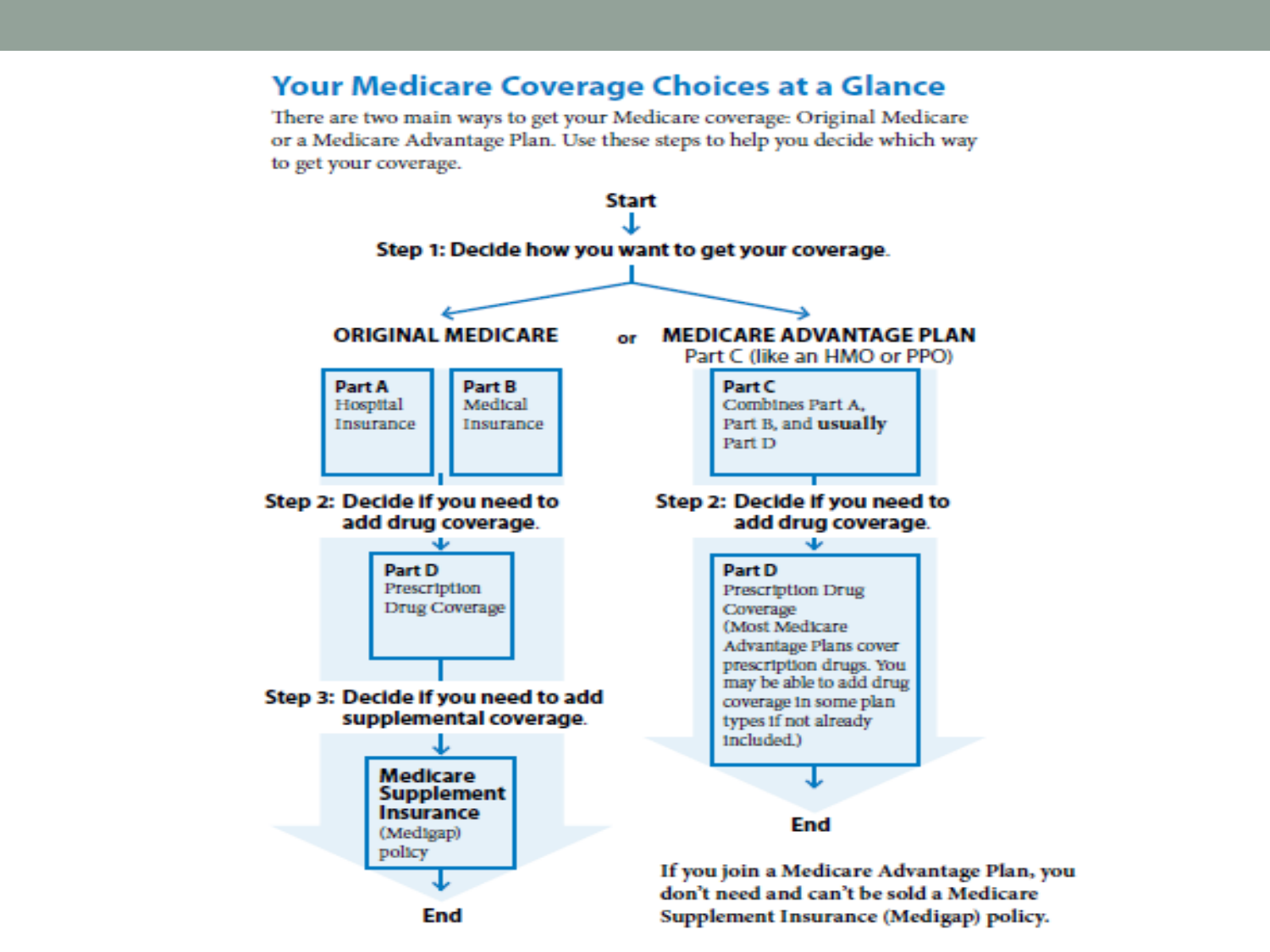## **Original Medicare-Medigap**

- Copayments and deductibles
- Must have both Part A & B
- Eight standardized Medigap plans
- Any doctor or specialist that takes Medicare
- Six months to buy Medigap policy with guaranteed issue



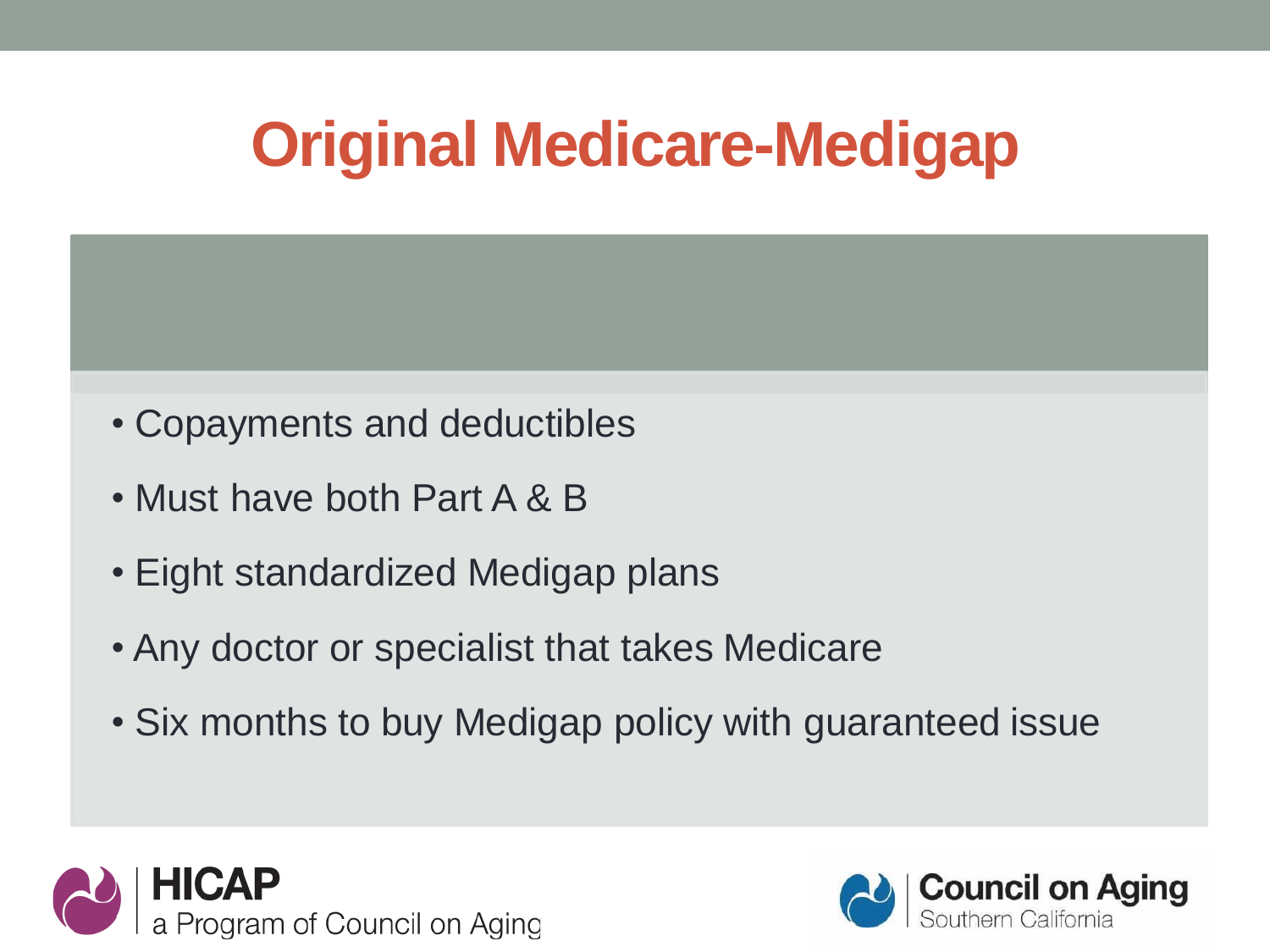# **Original Medicare Exclusions**

- Foreign travel
- Vision care
- Dental care
- Hearing care
- Foot care
- Long Term Care
- Custodial care





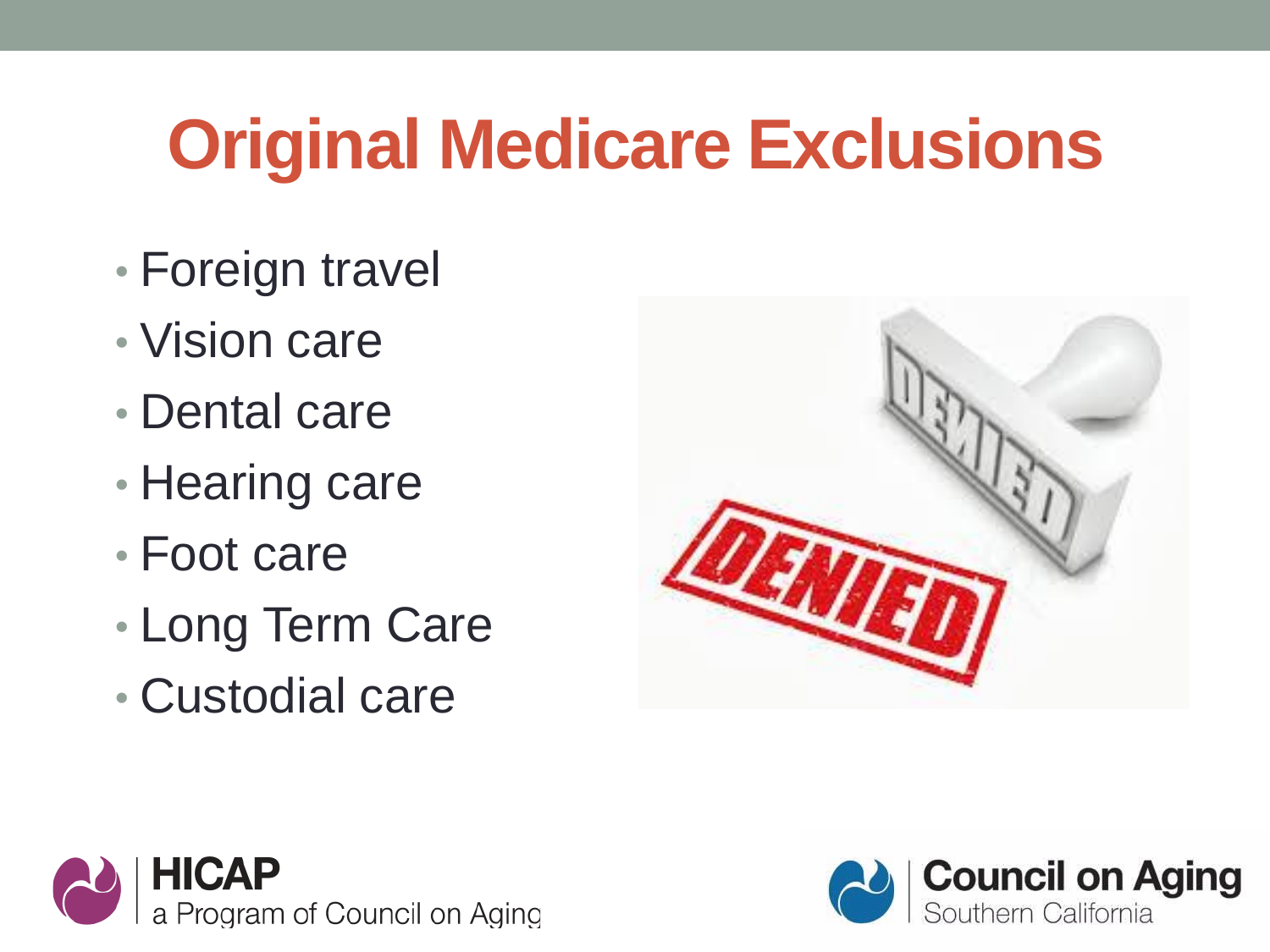## **Medicare Enrollment**

#### 1. Initial Enrollment Period (IEP) 7 months.

#### 2. General Enrollment Period (GEP) 01/01 – 03/31.

#### 3. Special Enrollment Period (SEP)

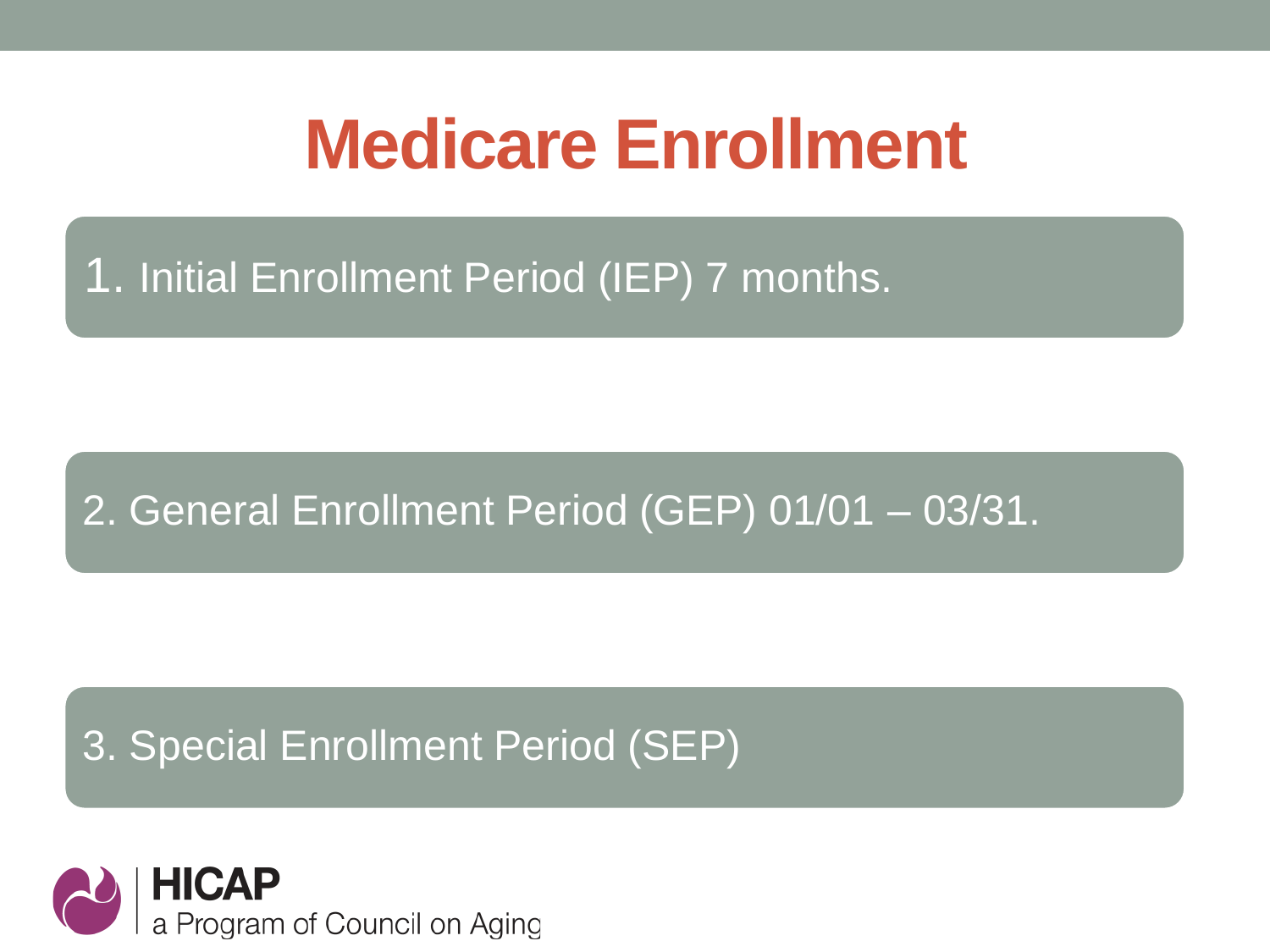# **Medicare Advantage**

•51 Plans in Riverside/San Bernardino Counties •14 Special Needs Plans

- Medicare premium; may have MA premium
- Run by private companies
- Most plans include Part D (Rx Drug) coverage
- May have extra (basic) benefits: Vision, hearing, dental services
- HMO vs PPO (In-network vs Out-network)
- ESRD beneficiaries can enroll on MA plans (no longer only SNP plans) as of 2021



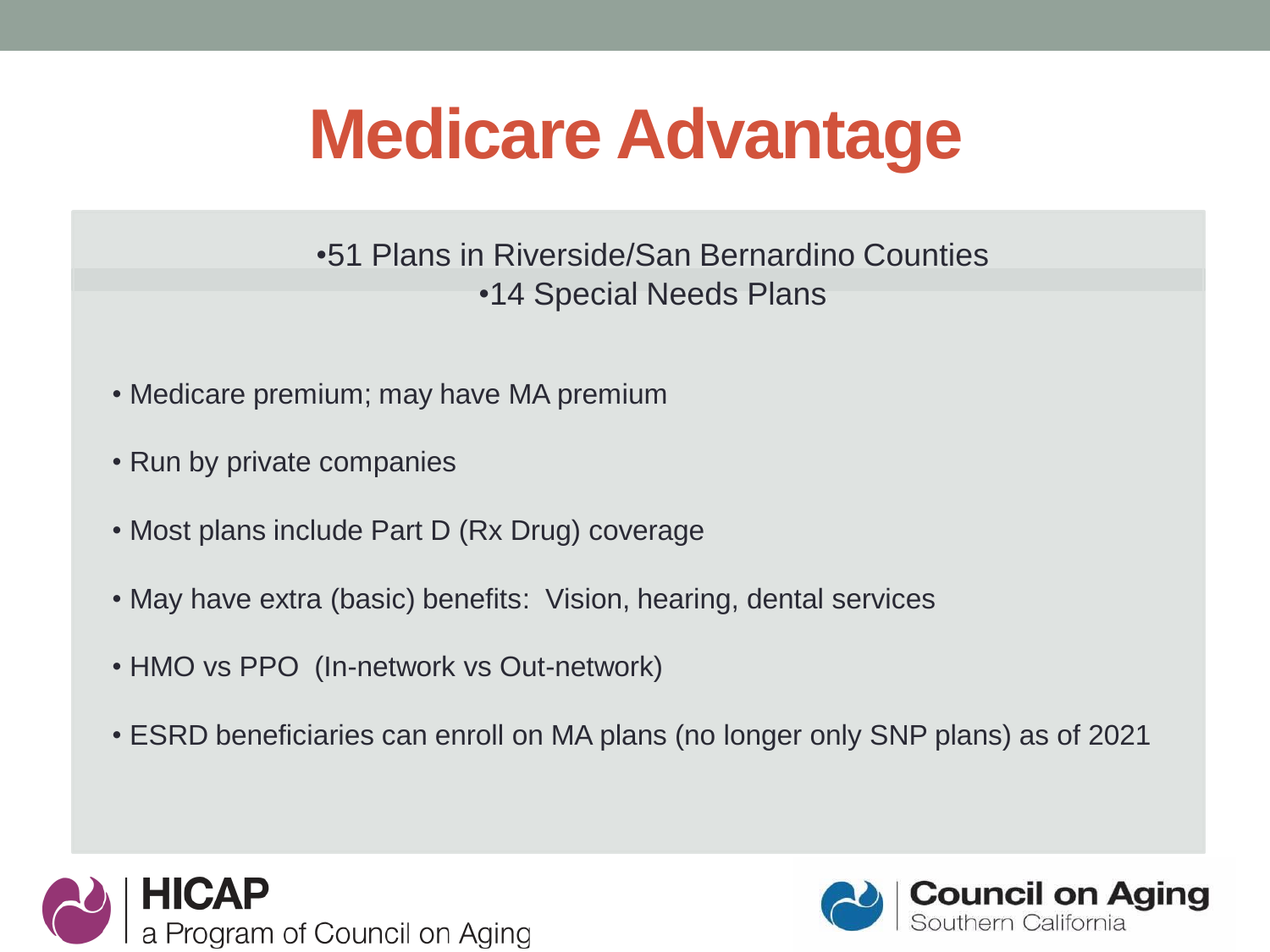### **Medicare Advantage**

Annual Open Enrollment

October 15 – December 7

- Leave MA plan and switch to OM
- Leave OM and switch to MA plan
- Switch to another MA plan

MA Open Enrollment

January 1 – March 31

- Leave MA plan and switch to OM
- Switch to another MA plan (1x)

- 5 Star Plans Anytime
- Special Enrollment | Following Certain "Trigger Events"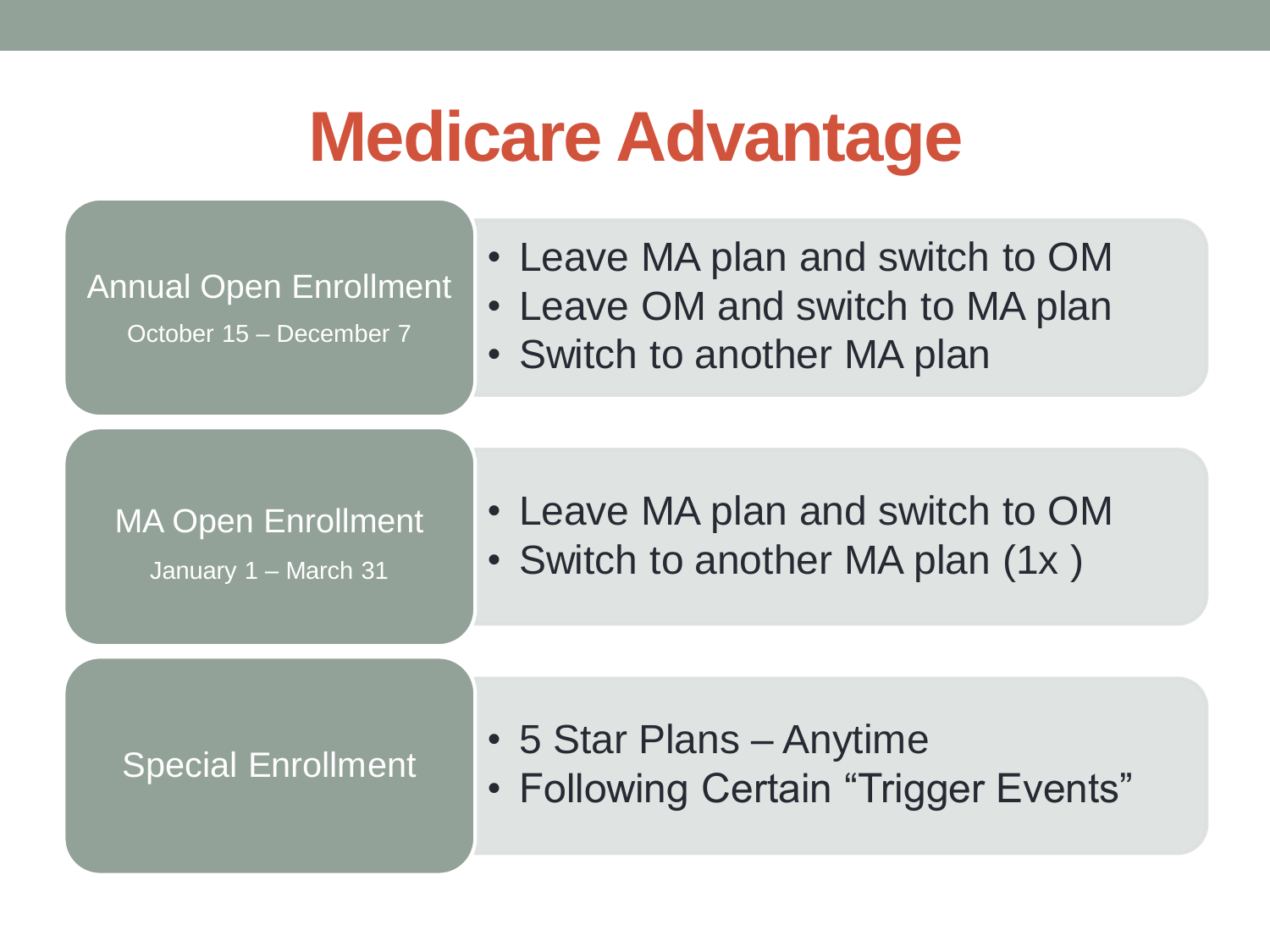# **Annual Open Enrollment**

#### **October 15-December 7**

**Currently providing phone counseling and plan comparison**

**You can make changes:**

- **Original Medicare**
- **Medicare Advantage**
- **Part D Plans**





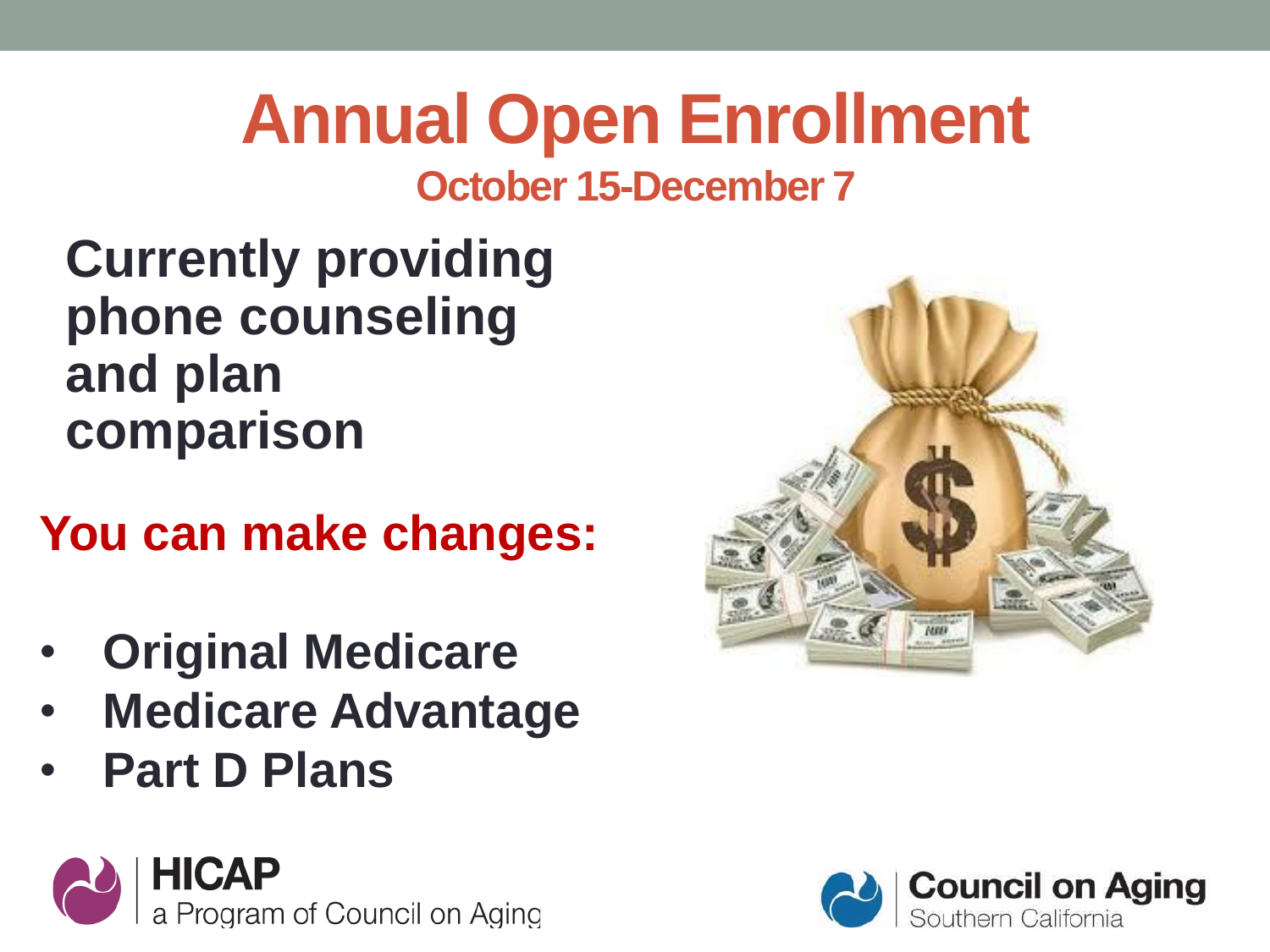### **L.I.A – Low-Income Assistance (to be updated by 4th quarter)**

Designed to help low-income seniors apply the following programs:

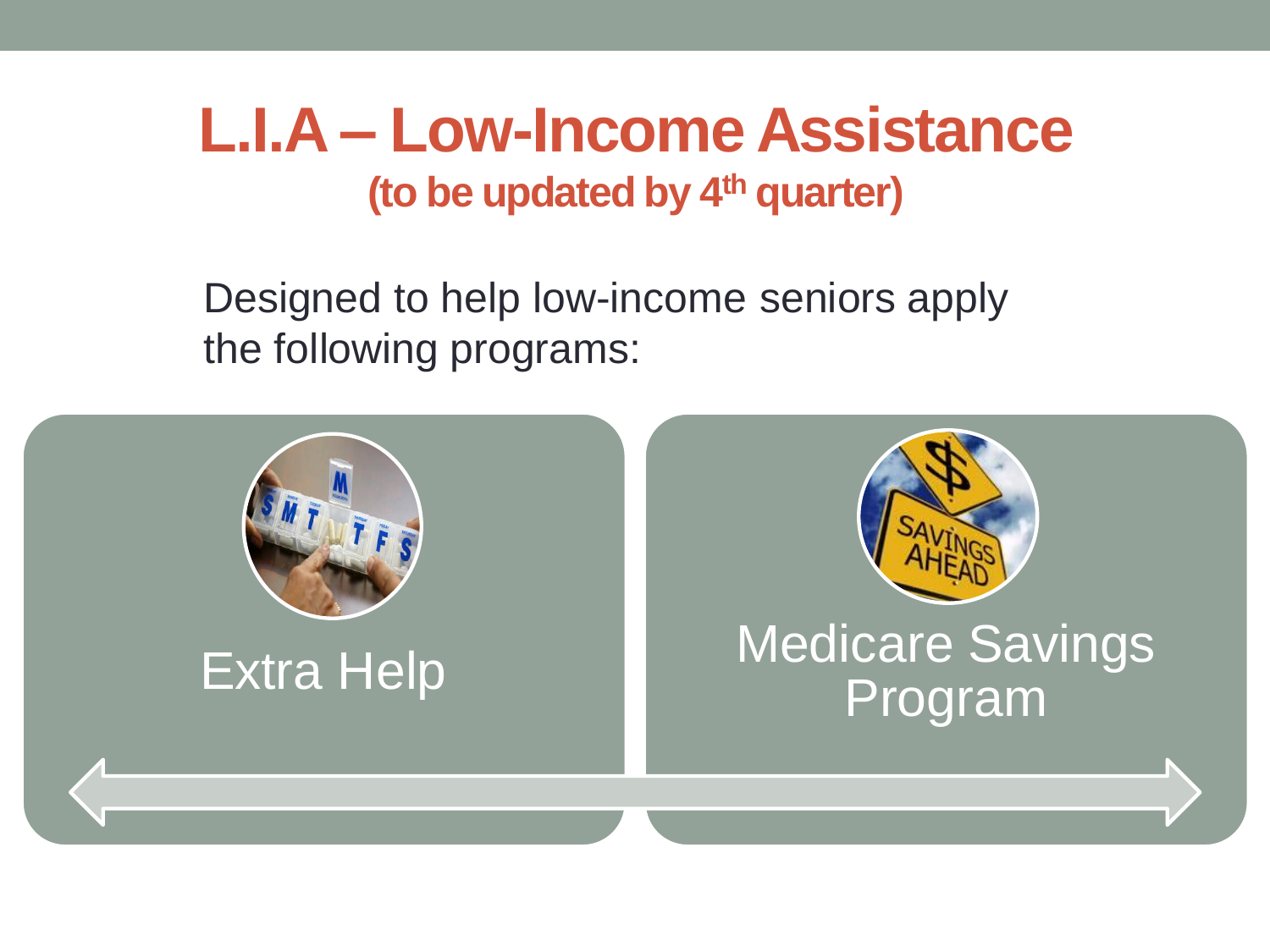# **Extra Help**

Assistance with:

- Medicare Part D premiums
- Medicare deductibles & copayments

|                                           | <b>Single</b> | <b>Married</b> |
|-------------------------------------------|---------------|----------------|
| <b>Gross Monthly Income</b>               | \$1595        | \$2155         |
| <b>Combined Savings/</b><br><b>Assets</b> | \$14610       | \$29160        |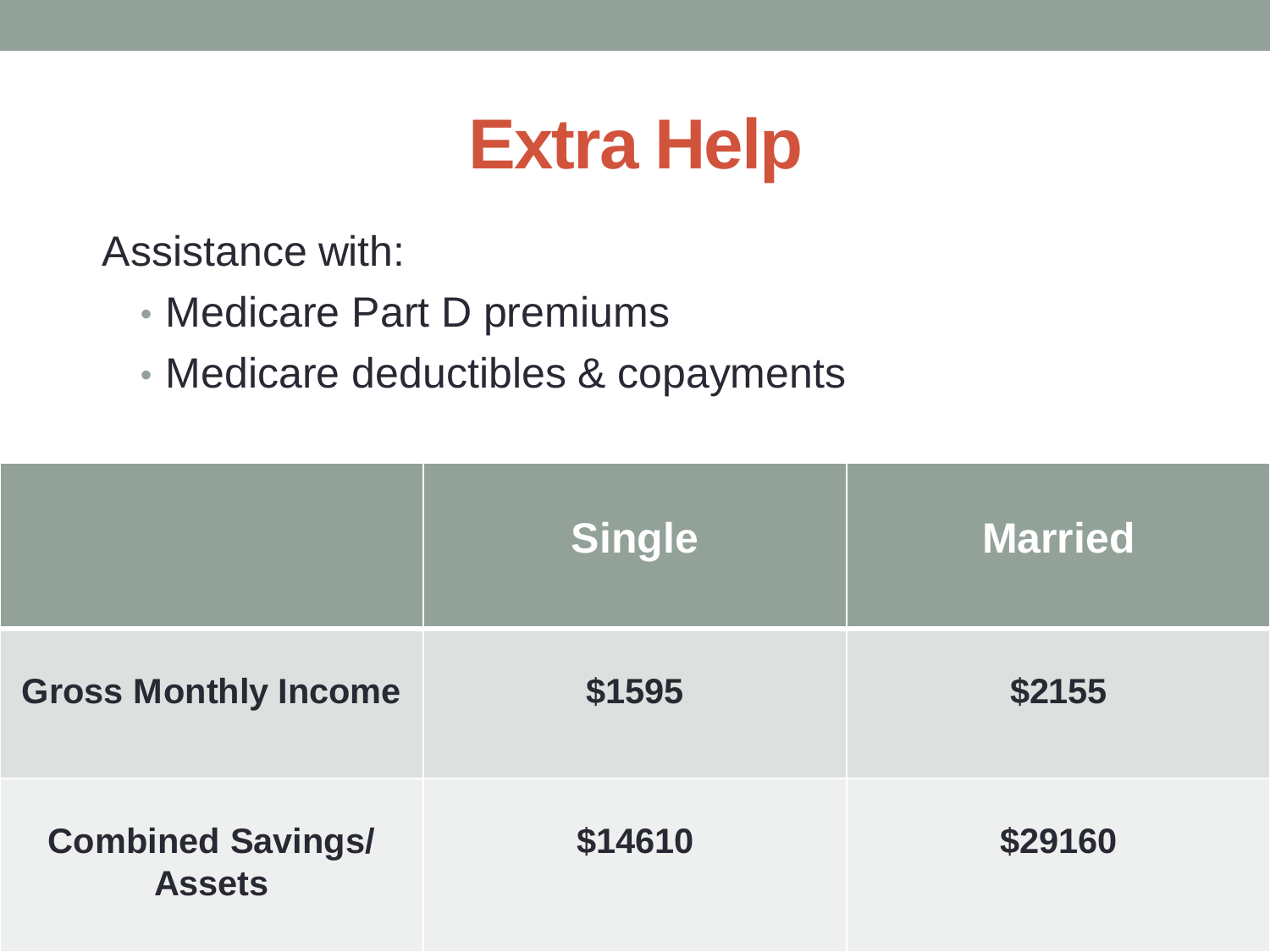# **Medicare Savings Program**

Assistance with:

- Medicare Part B premium
- Medicare deductibles and co-payments

|                                           | <b>Single</b> | <b>Married</b> |
|-------------------------------------------|---------------|----------------|
| <b>Gross Monthly Income</b>               | \$1436        | \$1940         |
| <b>Combined Savings/</b><br><b>Assets</b> | \$7860        | \$11800        |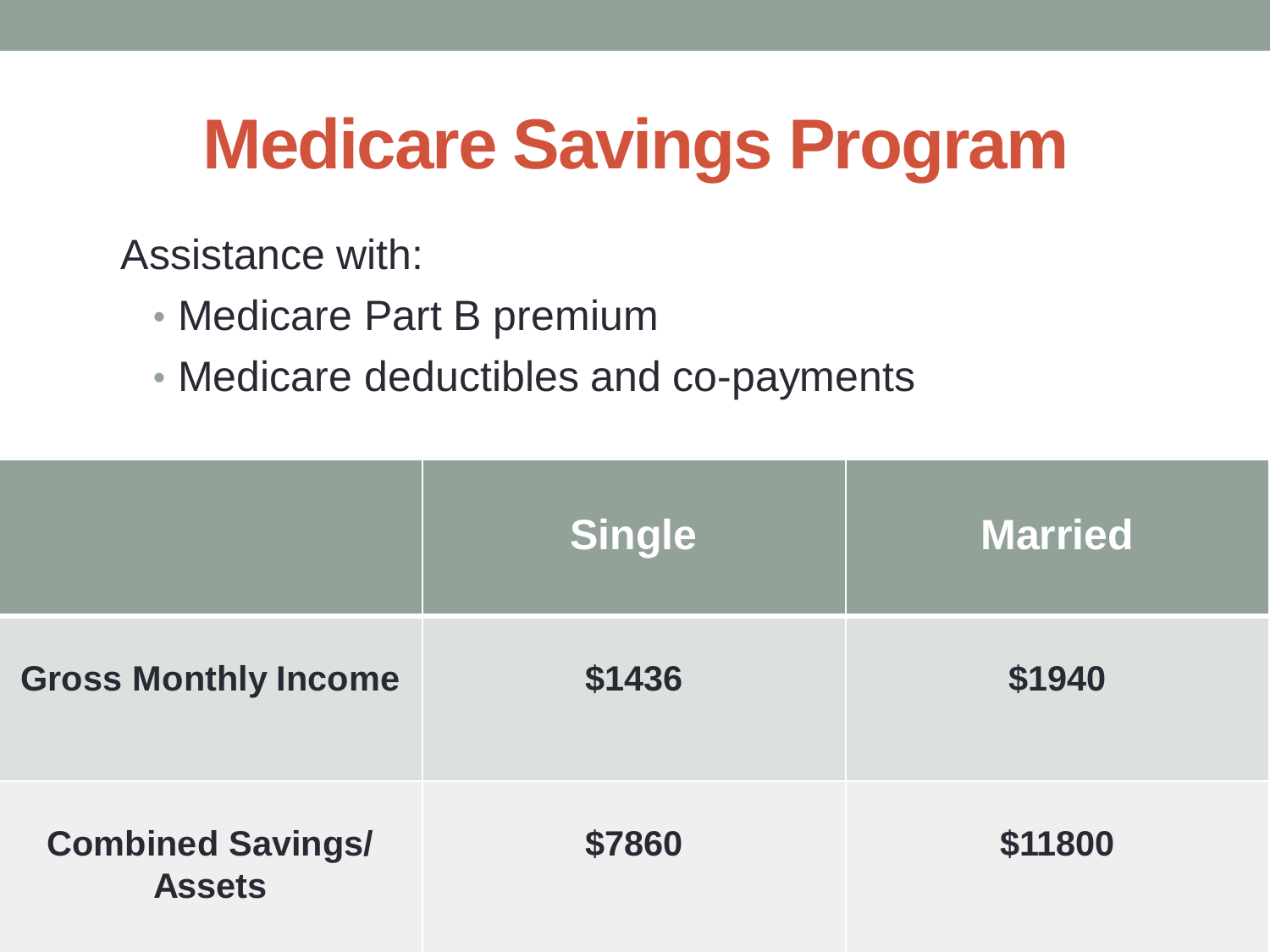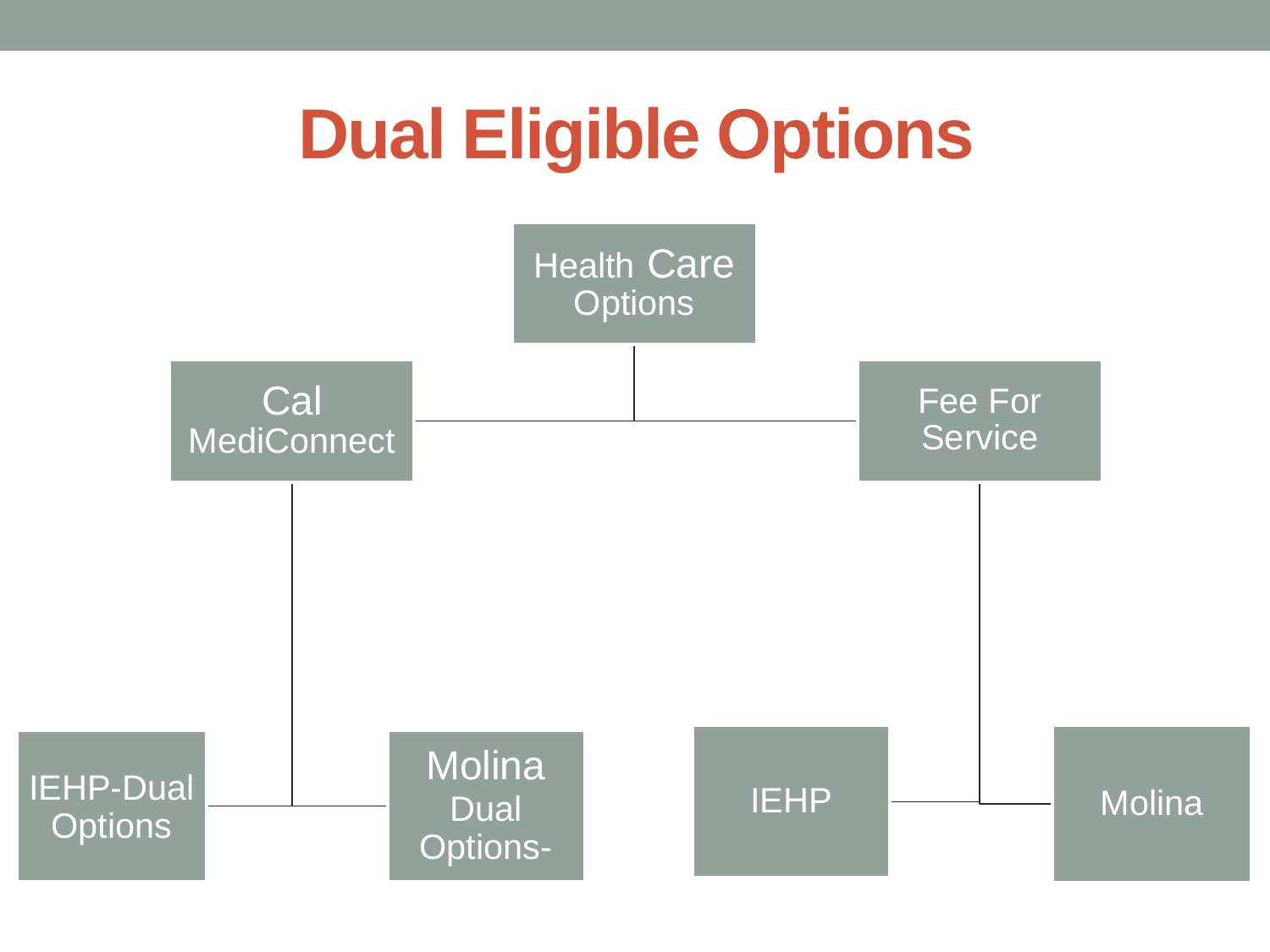### **Medicare Fraud and Abuse**

### **Senior Medicare Patrol**





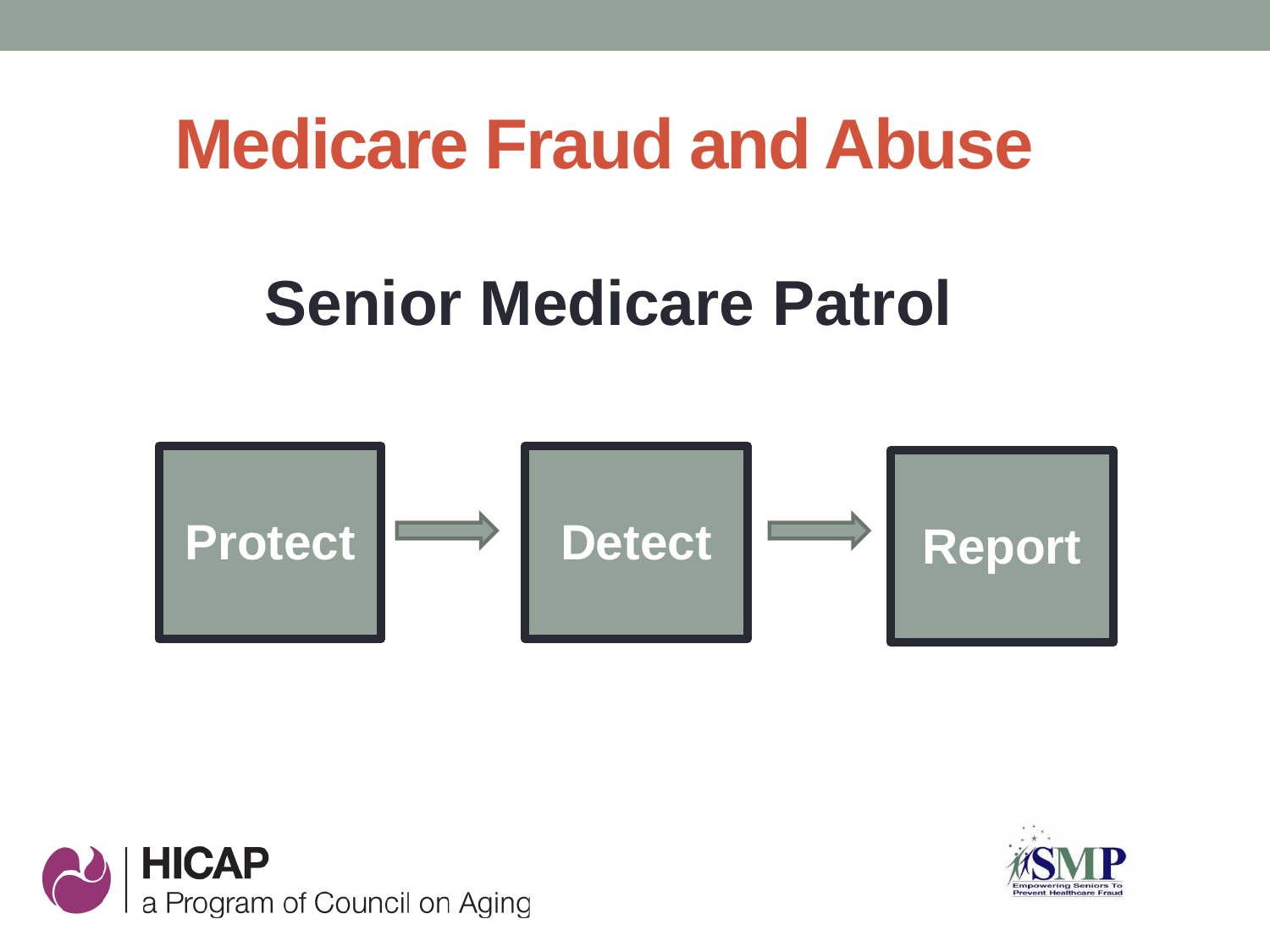## New Medicare Cards

# **New Card! New Number!**

#### **NEW Medicare Card**

In ailing

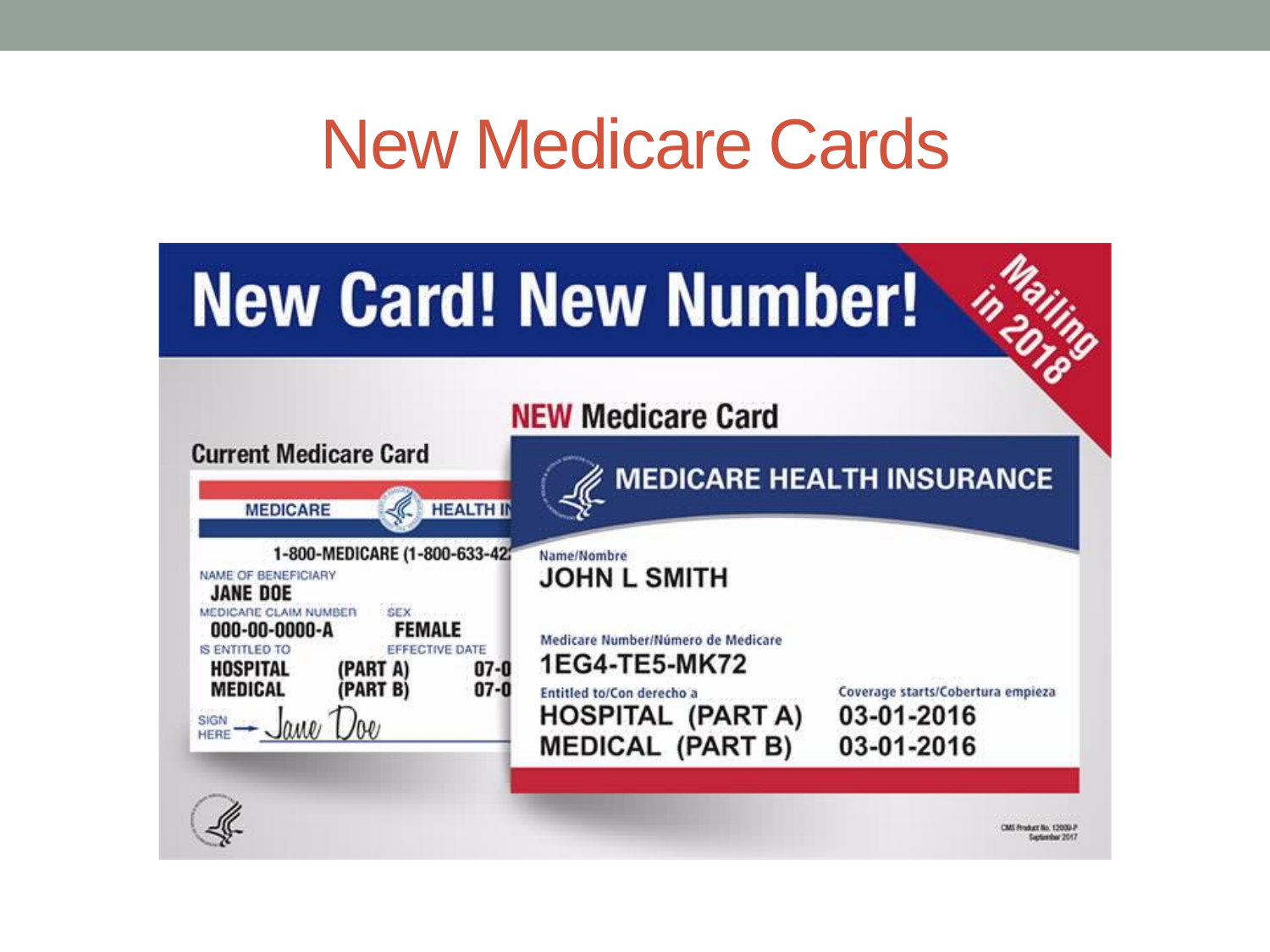### **Medicare.gov**

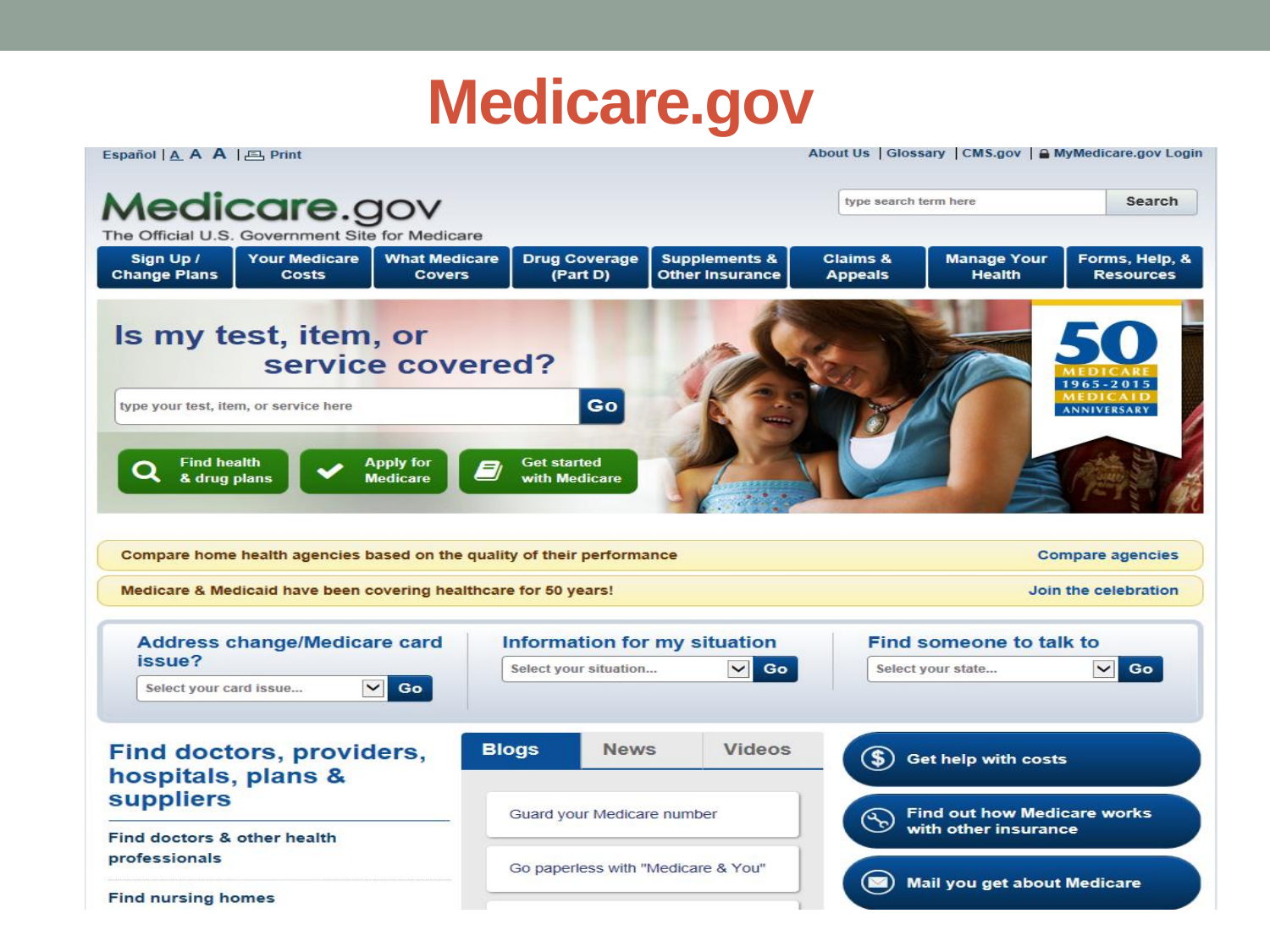# **Volunteers Needed**

**We are a Volunteer Based Organization.**

**We currently have 24 faithful and active volunteers in the Inland Empire. If you are thinking of volunteering, talk to us today!**